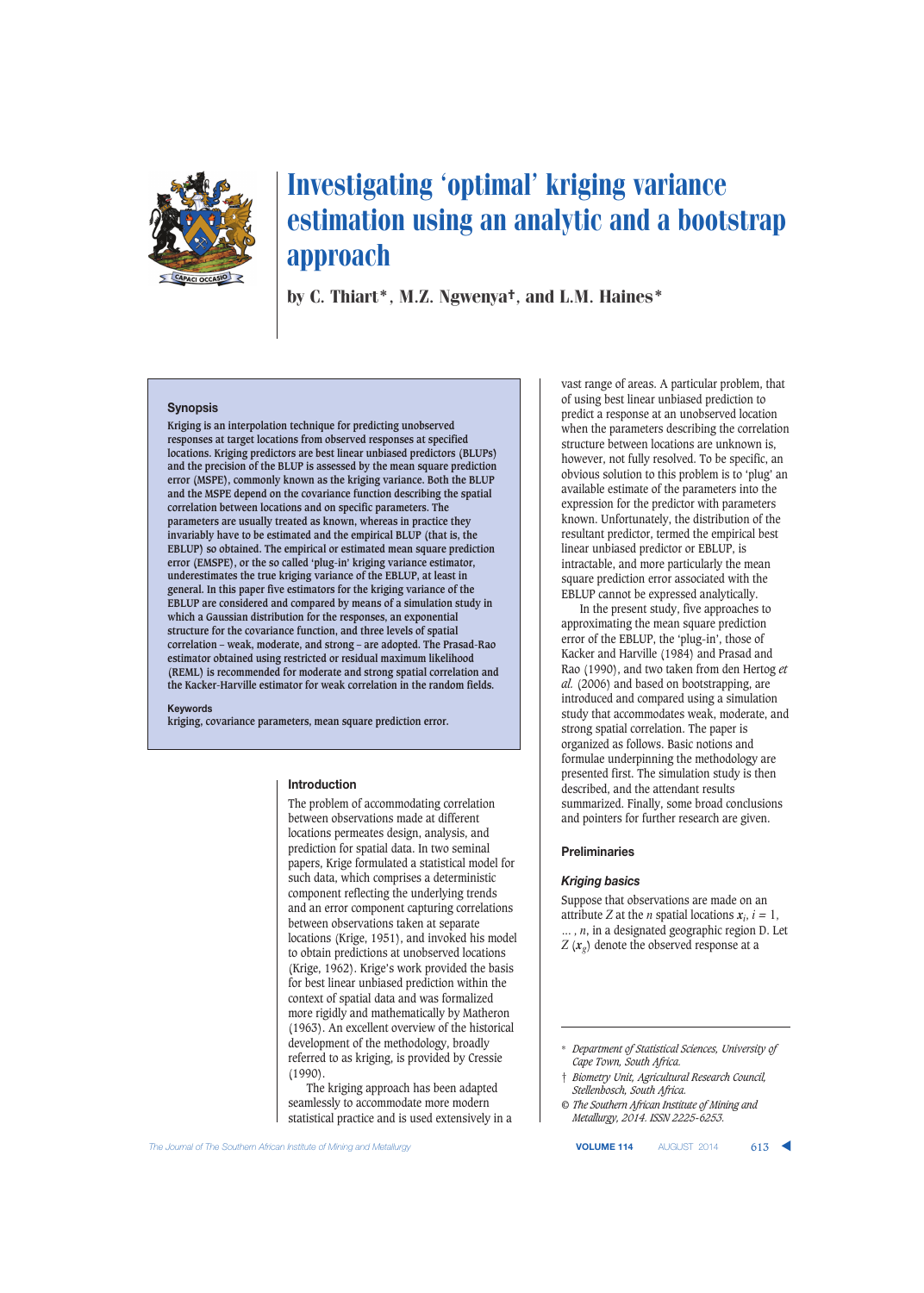generic location  $x_g$  where  $x_g \in D \mathsf{C}$   $R^2$  and let  $Z(x)$  where  $x =$  $(x_1, ..., x_n)$  denote the  $n \times 1$  vector of responses at the *n* locations. Suppose further that interest centres on predicting the response  $Z(x_0)$  at a location  $x_0$  in *D*. Then it is usual to obtain such a predicted value by introducing a weighted sum of the observations of the form

$$
\hat{Z}(\boldsymbol{x}_0) = \sum_{i=1}^{N(\boldsymbol{x}_0)} \lambda_i \cdot Z(\boldsymbol{x}_i) = \boldsymbol{\lambda}^T \mathbf{Z}(\boldsymbol{x}), \quad [1]
$$

where  $\lambda_i$  is the weight associated with the *i*th observation

 $Z(\mathbf{x}_i)$  with  $\sum_{i=1}^{N(\mathbf{x}_0)} \lambda_i = 1$ ,  $\lambda$  is the *n* ×1 vector  $(\lambda_1, \dots, \lambda_{N(\mathbf{x}_0)})$  and  $N(x_0)$  is the number of points in a search neighbourhood around the prediction location  $x_0$ .

Now, assuming second-order stationarity, the kriging model can be formulated as

$$
Z(x) = F(x)\beta + e(x) \qquad [2]
$$

where  $F(x)$  is an  $n \times (k + 1)$  matrix with rows which usually depend on the spatial coordinates alone and/or other explanatory variables,  $\beta$  is a vector of  $k + 1$  unknown parameters, and  $e(x)$  is an  $n + 1$  vector of error terms with mean 0 and variance-covariance matrix  $\Sigma(\theta)$ . The covariance between any two points is taken here to be a function of the Euclidean distance between the two points and the vector of parameters  $\boldsymbol{\theta} = (\theta_0, \theta_1, \theta_2)$ , corresponding, in order, to the nugget, the partial sill, and the range. Other functions for the covariance between points, such as the exponential and the Matérn, which depend on more or fewer parameters, can also be invoked (Diggle and Ribeiro, 2007). The covariance between any two points,  $x_i$  and  $x_j$  is denoted as  $Cov[Z(x_i), Z(x_j)] = C(x_i - x_j; \theta)$  and for *i*, *j* = 1, ... , *n* are the elements of the variance-covariance matrix.

The best linear unbiased predictor (BLUP) at location  $x_0$ under the kriging model in Equation [2] is obtained by minimizing the mean square prediction error,  $E[\lambda^T Z(x)]$  $Z(x_0)$ ]<sup>2</sup>, with respect to the weights  $\lambda$  under the condition of unbiasedness, that is  $E[\hat{Z}(x_0)] = Z(x_0)$ . Thus, assuming the parameter  $θ$  is known, the kriging weight vector  $λ$  is given by

$$
\lambda = \Sigma(\theta)^{-1} c(\theta) - \Sigma(\theta)^{-1} F \Delta^{-1}
$$

 $(F^T \Sigma(\theta)^{-1} c(\theta) - f_0)$ 

where  $c(\theta)$  is the *n* × 1 vector ( $C(x_0-x_1; \theta)$ , ..., ( $C(x_0-x_n;$ θ)), Δ =  $F<sup>T</sup>Σ(θ)$ <sup>-1</sup> $F$ </sup> and  $f_0$  ≡  $F<sup>T</sup>λ$ . It then follows that the BLUP at  $x_0$  is given by

$$
\hat{Z}(x_0;\theta) = f_0^T \hat{\beta} + c(\theta)^T \Sigma(\theta)^{-1} (Z(x) - F\hat{\beta})
$$

and its mean square prediction error, denoted MSPE and termed the kriging variance, by

$$
Var\big[\hat{Z}(\boldsymbol{x}_0;\boldsymbol{\theta})-Z(\boldsymbol{x}_0)\big]=C(\boldsymbol{0};\boldsymbol{\theta})-\n\nc(\boldsymbol{\theta})^T\Sigma(\boldsymbol{\theta})^{-1}c(\boldsymbol{\theta})+\big[f_0-F^T\Sigma(\boldsymbol{\theta})^{-1}c(\boldsymbol{\theta})\big]^T\big[^{3}\big]
$$

$$
(F^T \Sigma(\theta)^{-1} F)^{-1} [f_0 - F^T \Sigma(\theta)^{-1} c(\theta)]
$$

where  $\hat{\beta}$  is the generalized least squares (GLS) estimator of  $\beta$ , that is

$$
\widehat{\boldsymbol{\beta}} = (F^T \Sigma(\boldsymbol{\theta})^{-1} F)^{-1} F^T \Sigma(\boldsymbol{\theta})^{-1} Z(\boldsymbol{x}).
$$

In practice, however, the parameters  $\boldsymbol{\theta} = (\theta_0, \theta_1, \theta_2)$  are rarely known and must be estimated. Early studies adopted

▲

least squares estimators of  $\theta$  based on fitting appropriate nonlinear models to the semivariogram data. However, a more modern approach involves maximizing the loglikelihood or the restricted log-likelihood with respect to  $\beta$ and  $\theta$  to give the maximum likelihood estimator (MLE),  $\hat{\theta}_{MLE}$ , or the restricted maximum likelihood (REML) estimator,  $\hat{\theta}_{REML}$ , of  $\theta$  respectively. The kriging predictor at the location  $x_0$  is then obtained by 'plugging' an estimate of  $\theta$ , denoted generically  $\hat{\theta}$ , into the expression for the BLUP to give the 'empirical' BLUP, termed the EBLUP, as

$$
\hat{Z}_{E}(\boldsymbol{x}_{0};\widehat{\boldsymbol{\theta}}) = \boldsymbol{f}_{0}^{T}\widehat{\boldsymbol{\beta}} + \boldsymbol{c}(\widehat{\boldsymbol{\theta}})^{T}\boldsymbol{\Sigma}(\widehat{\boldsymbol{\theta}})^{-1}(\boldsymbol{Z}(\boldsymbol{x}) - \boldsymbol{F}\widehat{\boldsymbol{\beta}}).
$$

In the same spirit, the kriging variance or MSPE of the predictor at  $x_0$  can be estimated by plugging  $\hat{\theta}$  into the expression for the MSPE with  $\theta$  known, that is into Equation [3], to give the 'empirical' MSPE, denoted EMSPE and more commonly referred to as the plug-in kriging variance estimator.

It is well known that the plug-in estimator of the kriging variance underpredicts the MSPE of the EBLUP, at least in general (Zimmerman and Cressie, 1992, den Hertog *et al.* 2006). More specifically, the MSPE with  $\theta$  and  $\Sigma(\theta)$  known is given in Equation [3] and can be expressed succinctly as

$$
m_1(\boldsymbol{\theta}) = E\big[\{Z(\boldsymbol{x}_0; \boldsymbol{\theta}) - Z(\boldsymbol{x}_0)\}^2\big]
$$

Thus, for  $\theta$  unknown, the EMSPE, that is the plug-in kriging variance, is given by  $m_1(\hat{\theta})$ . Strictly, however, the mean square prediction error associated with the EBLUP is given by

.

$$
m_2(\boldsymbol{\theta}) = \boldsymbol{E}\big[\{\,\hat{Z}\big(\boldsymbol{x}_0;\widehat{\boldsymbol{\theta}}\big) - Z(\boldsymbol{x}_0)\}^2\big] =
$$

$$
m_1(\boldsymbol{\theta}) + Var[\hat{Z}(\boldsymbol{x}_0; \hat{\boldsymbol{\theta}}) - \hat{Z}(\boldsymbol{x}_0; \boldsymbol{\theta})]
$$

where the trailing term in the second equality is algebraically intractable and therefore  $m_2(\hat{\theta})$  cannot be evaluated. A number of approaches, both algebraic and computational, to the construction of estimators of the EBLUP kriging variance, which are approximate and which to some extent redress the negative bias in the EMSPE, have been reported. In this study the properties of four such estimators, namely the Kacker-Harville estimator, the Prasad-Rao estimator, and two bootstrap estimators, are investigated. These estimators are summarized as follows.

Kacker and Harville (1984) used a Taylor series expansion of the trailing term in  $m_2(\theta)$  to derive an estimator of the EBLUP kriging variance, albeit approximate, as

$$
m_{2(KH)}(\boldsymbol{\theta}) \approx m_1(\boldsymbol{\theta}) + tr[A(\boldsymbol{\theta})B(\boldsymbol{\theta})] \qquad [4]
$$

where

$$
A(\theta) = Var \left[ \frac{\partial \hat{z}(x_0; \theta)}{\partial \theta} \right] \text{ and } B(\theta) = E \left[ \left( \widehat{\theta} - \theta \right) (\widehat{\theta} - \theta)^T \right].
$$

In practice  $\hat{\boldsymbol{\theta}}$  can be plugged into the terms  $m_1(\boldsymbol{\theta})$ and  $A(\theta)$  of Equation [4] and the term  $B(\theta)$ , which is the mean square error of  $\hat{\theta}$  and is unknown, can be approximated by the inverse of the observed Fisher information matrix for  $\theta$ , that is the inverse of the Hessian  $H(\hat{\theta})$ . Thus the Kacker-Harville estimator can be evaluated as

$$
m_{2(KH)}(\widehat{\boldsymbol{\theta}})=m_1(\widehat{\boldsymbol{\theta}})+tr[A(\widehat{\boldsymbol{\theta}})H(\widehat{\boldsymbol{\theta}})^{-1}]
$$

614 AUGUST 2014 **VOLUME 114** *The Journal of The Southern African Institute of Mining and Metallurgy*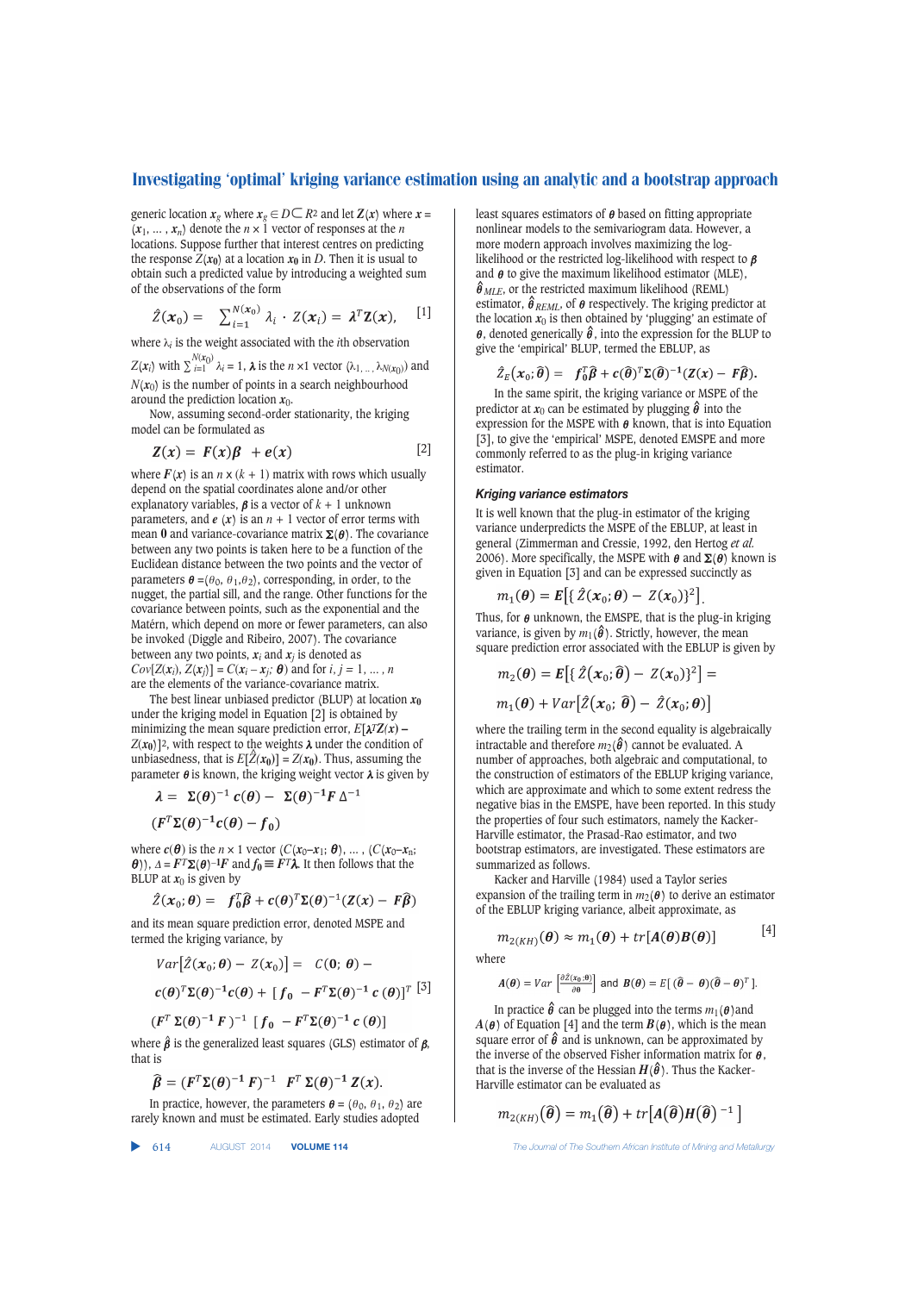but, since this is essentially a plug-in estimator, it still remains negatively biased. To redress this bias, Prasad and Rao (1990) invoked some intricate theory to develop a further correction to  $m_2(\theta)$  and, based on their results, introduced an estimator which approximates the MSE of the EBLUP as

$$
m_{2(PR)}(\widehat{\boldsymbol{\theta}})=m_1(\widehat{\boldsymbol{\theta}})+2tr[A(\widehat{\boldsymbol{\theta}})H(\widehat{\boldsymbol{\theta}})^{-1}].
$$

Both the Kacker-Harville and the Prasad-Rao estimators reduce the negative bias of the plug-in kriging variance, but the improvement depends on sample size, spatial autocorrelation, Gaussian assumptions, an unbiased estimate of  $\theta$ , and on the assumption that the covariance function is linear in the elements of  $\theta$  (Prasad and Rao, 1990; Harville and Jeske, 1992; Zimmerman and Cressie, 1992). However, the latter assumption is clearly not valid for a range of widely used covariance models, such as the Gaussian, the exponential, the spherical, and the Matérn. This observation prompted Wang and Wall (2003) to suggest bootstrapping as an alternative method for estimating the MSPE of the EBLUP.

Two bootstrap estimators of  $m_2(\theta)$  are investigated in the present study. Specifically, suppose that observations *Z*(*x*) at the *n* locations,  $x_1, \ldots, x_n$ , are taken from a Gaussian random field and that predictors at *m* new or test locations,  $x_{01}$ , ...,  $x_{0m}$ , are required. The MLE or REML estimators of  $\beta$  and  $\theta$ , denoted  $\hat{\beta}$  and  $\hat{\theta}$  respectively, can immediately be obtained from the data and, following den Hertog et al. (2006), bootstrap procedures based on the estimated distribution  $Z(x) \sim G(F\hat{\beta}, \Sigma(\hat{\theta}))$  can then be implemented.

The bootstrap estimator of the MSPE of the EBLUP based on the assumption of a joint or unconditional Gaussian distribution for the responses at the observed and the test locations, termed the unconditional bootstrap estimator (UBE) and denoted  $m_{2(UBE)}(\hat{\theta})$ , is introduced here and can be obtained by implementing the following algorithm.

*Unconditional bootstrap estimation*

- 1. Sample from  $G$  ( $F \hat{\boldsymbol{\beta}}, \Sigma(\hat{\boldsymbol{\theta}})$ ) at the observed locations  $x_1$ , ...  $x_n$  and at the test locations  $x_{01}, \ldots, x_{0m}$  simultaneously
- 2. Use the bootstrap sample at the *n* observed locations to fit a kriging model and use this fitted model to compute predictions at the *m* test locations  $x_{01}$ , ...,  $x_{om}$
- 3. Calculate the squared prediction error at each test point
- 4. Repeat steps 1 to 3 *B* times. Then compute the unconditional bootstrap estimate of the MSPE, that is  $m_2(*UBE*)$  ( $\hat{\theta}$ ), at each test point. Stop.

An alternative bootstrap estimator to the UBE, termed the conditional bootstrap estimator (CBE) and denoted  $m_{2(CBE)}(\hat{\theta})$ , is based on the fact that the conditional distribution of the responses  $Z(x_0)$  at the test locations,  $x_{01}$ , ...,  $x_{0m}$ , given observations  $Z(x)$  at the *n* locations,  $x_1, \ldots, x_n$ under a Gaussian assumption is well known. Specifically,

$$
Z(x_0)|Z(x) \sim G\left(\begin{array}{cc} \widehat{\mu}_0 + \Sigma_{01}(\widehat{\boldsymbol{\theta}}) \Sigma_{11}^{-1}(\widehat{\boldsymbol{\theta}})(Z(x) - \widehat{\boldsymbol{\theta}})\end{array}\right)
$$

$$
\widehat{\mu}), \Sigma_{00}(\widehat{\boldsymbol{\theta}}) - \Sigma_{01}(\widehat{\boldsymbol{\theta}})\Sigma_{11}^{-1}(\widehat{\boldsymbol{\theta}})\Sigma_{10}(\widehat{\boldsymbol{\theta}})\big)
$$

where the vectors  $\hat{\boldsymbol{\mu}} = F \hat{\boldsymbol{\beta}}$  and  $\hat{\boldsymbol{\mu}}_0 = F_0 \hat{\boldsymbol{\beta}},$  with  $\hat{\boldsymbol{\beta}}$  evaluated at  $\hat{\theta}$ , are the vectors of estimated means at the *n* observed and the *m* test locations respectively and the variance matrix for  $x = (x_1, \ldots, x_n)$  and  $x_{01}, \ldots, x_{0m}$ , partitioned conformably with these vectors, is given by

The Journal of The Southern African Institute of Mining and Metallurgy **VOLUME 114** AUGUST 2014 615 **4** 

$$
\Sigma(\widehat{\boldsymbol{\theta}}; \boldsymbol{x}, \boldsymbol{x}_0) = \begin{bmatrix} \Sigma_{11}(\widehat{\boldsymbol{\theta}}) & \Sigma_{10}(\widehat{\boldsymbol{\theta}}) \\ \Sigma_{01}(\widehat{\boldsymbol{\theta}}) & \Sigma_{00}(\widehat{\boldsymbol{\theta}}) \end{bmatrix}.
$$

The conditional bootstrap estimator is also introduced in the present study and can be obtained by implementing the following algorithm.

#### *Conditional bootstrap estimation*

- 1. Use the kriging model,  $G$  ( $\hat{F}$  $\hat{\beta}$ ,  $\Sigma$ ( $\hat{\theta}$ )) fitted to the observations  $\mathbf{Z}(x)$  to make predictions at the *m* test locations *x*01, ... , *x0m*
- 2. Take a bootstrap sample at the test locations  $x_{01}, \ldots, x_{0m}$ conditional on the observations  $Z(x)$ , that is, sample from the conditional distribution  $Z(x_0)|Z(x)|$
- 3. Calculate the squared differences of the predictions and the bootstrap realizations obtained from steps 1 and 2 respectively
- 4. Repeat steps 2 and 3 *B* times. Then compute the conditional bootstrap estimate of the MSPE, that is,  $m_{2(CBE)}(\hat{\theta})$ , at each test point. Stop.

#### **Simulation study**

In order to investigate the performance of the five estimators for the MSPE of the EBLUP introduced in this paper, namely the plug-in, the Kacker-Harville, the Prasad-Rao, the unconditional bootstrap, and the conditional bootstrap estimators, a simulation study incorporating conditions of spatial correlation specified by three Gaussian random fields was undertaken (Ngwenya, 2009).

Settings for the simulations are summarized as follows. The observed locations were taken as a regular grid of 112 points in a square domain  $D = [0,15] \times [10,15]$  and are specified by the set

$$
S = \{x = (u, v): u = 2k, v = 2l + 1 \text{ and } u = 2l + 1, v = 2k \text{ for } k = 1, ..., 7, l = 0, 1, ..., 7\}.
$$

In addition, a set of five points,  $\{x_{01}, \ldots, x_{05}\}$  = {(3,1),(13,0),(8,8),(3,13),(15,15)} within the domain *D*, was chosen to specify the prediction locations (Figure 1). The five

prediction points were located so as to enable the effective study of location and data configuration on the various  $m_2(\theta)$ 



**Figure 1—Spatial configuration of observed 112 points in domain** *D* **and 5 prediction locations. Observation locations are indicated by open circles and prediction locations by solid circles**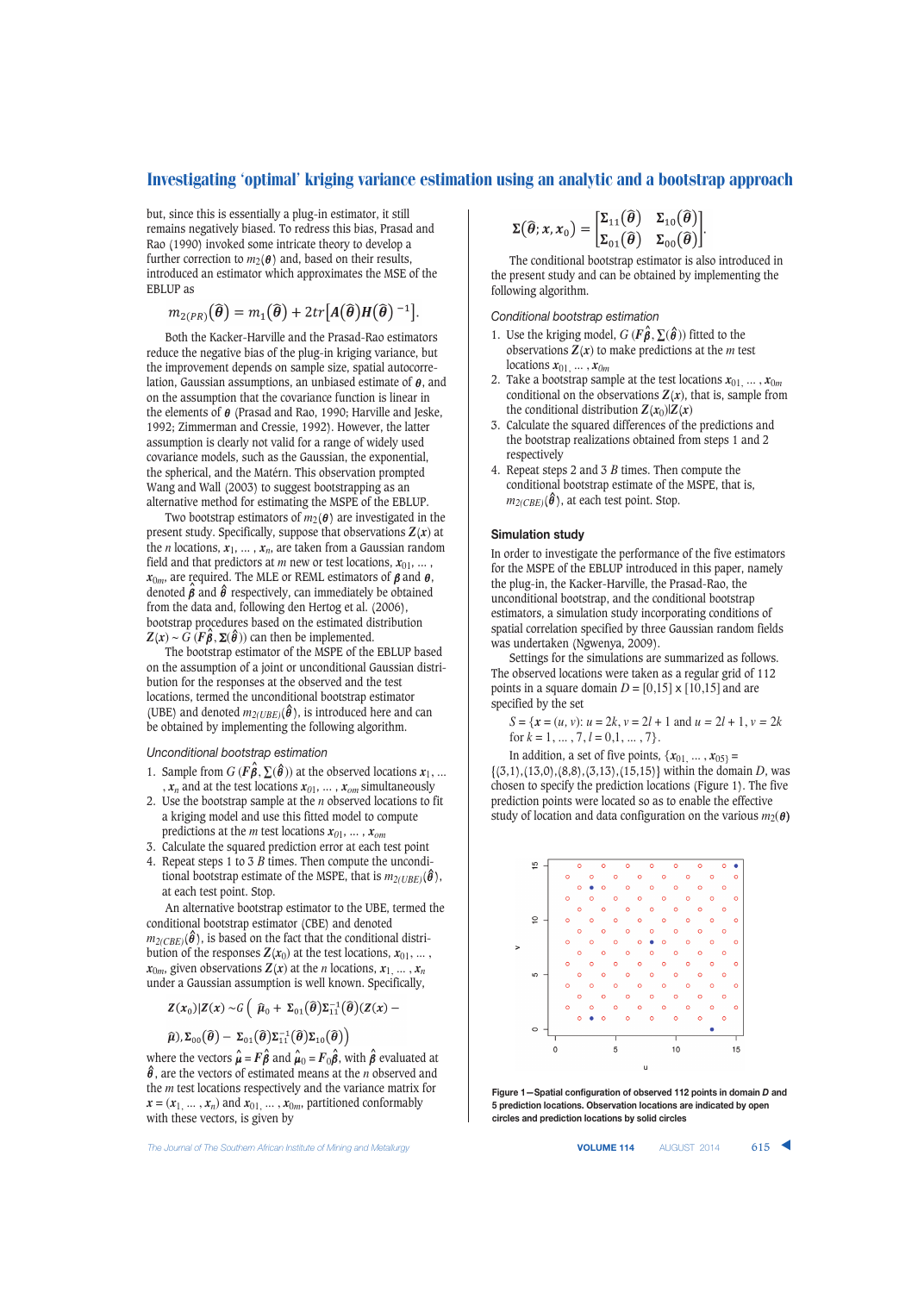estimators. We have chosen a point in the middle of the grid, one inside the grid but close to the edge of the domain *D*, two on the edge of the grid, and one outside the grid but still in *D*.

An ordinary kriging model with  $F(x) = 1$  and a Gaussian distribution for the error terms, namely

$$
Z(x) = 1\beta + e(x) \text{ with } e(x) \sim G(0, \Sigma(\theta)),
$$

was adopted. More specifically, the regression parameter  $\beta$ was taken to be zero, thus defining a simple kriging model, and an exponential covariance structure

$$
C(x_i - x_i; \theta) = \theta_1 + \theta_2(1 - e^{-3h/\theta_3})
$$

where *h* denotes the Euclidean distance between the locations  $x_i$  and  $x_j$ ,  $\theta_1$  the nugget,  $\theta_2$  the partial sill, and  $\theta_3$  the range, was adopted. Fixed values of  $\theta_1 = 0.25$  and  $\theta_2 = 1$  were taken and three values for the range, namely  $\theta_3 = 1.5, 2.5,$ and 4.2 corresponding to weak, moderate, and strong spatial correlations respectively, were introduced. Thus three datasets or random fields, denoted  $Z_1$ ,  $Z_2$  and  $Z_3$ , with increasing spatial correlation were created.

It is sensible to compare each of the five estimators of the MSPE of the EBLUP introduced in this study with the true value,  $m_2(\theta)$ . As noted earlier, no analytical expression for  $m_2(\boldsymbol{\theta})$  is available. However Monte Carlo simulation to approximate the true value  $m_2(\theta)$  to a chosen degree of accuracy can readily be performed. The procedure is summarized as follows.

*Monte Carlo procedure to approximate*  $m_2(\theta)$ 

- 1. Set  $r = 1$
- 2. Generate a spatial process over the grid of observation and prediction locations using the true values of the parameters  $\beta$  and  $\theta$
- 3. For the *r*th realization fit a kriging model by using the data at the observation locations to obtain estimates  $\hat{\beta}_r$  of  $\beta$  and  $\hat{\boldsymbol{\theta}}_r$  of  $\boldsymbol{\theta}$
- 4. Calculate  $[\hat{Z}(x_0; \hat{\theta}_r) Z_r(x_0)]^2$ , the squared difference between the predicted value  $\hat{Z}(x_0; \hat{\theta}_r)$  and the observed value  $Z_r(x_0)$  at each of the prediction locations,  $x_0$
- 5. Repeat steps 2 to 4, updating  $r$  to  $r + 1$ ,  $R$  times and then compute the average squared differences between the predicted and simulated values as

$$
\frac{1}{R}\sum_{r=1}^R\big[\{\hat{Z}(\boldsymbol{x}_0;\widehat{\boldsymbol{\theta}}_r)-Z_r(\boldsymbol{x}_0)\}^2\big]
$$

for each of the prediction locations,  $x_0$ . Stop.

A pilot study to determine the number of simulations *R* that gives  $m_2(\theta)$  to an accuracy of at least  $\pm 0.0001$  for each of the three random fields,  $Z_1$ ,  $Z_2$ , and  $Z_3$ , was performed. A maximum value of  $R = 250,000$  for the full Monte Carlo simulations was found and used in all cases.

The plug-in, the Kacker-Harville, and the Prasad-Rao estimators of the MSPE of the EBLUP at the *m* = 5 prediction locations for each of the random fields  $Z_1$ ,  $Z_2$ , and  $Z_3$ , were based on 1000 realizations at the observation locations. Specifically, for each realization the MLE and REML estimates of  $\theta$ , denoted generically as  $\hat{\theta}$ , were found and plugged into the appropriate expressions. The resultant estimates were then averaged over the 1000 realizations to give the

estimators  $m_1(\boldsymbol{\hat{\theta}})$ ,  $m_{2(KH)}(\boldsymbol{\hat{\theta}})$  and  $m_{2(PR)}(\boldsymbol{\hat{\theta}})$  to a degree of accuracy determined by the number of simulations. The bootstrap estimators were based on  $B = 1000$  bootstrap iterations for each of the 1000 realizations of the observed and, in the case of the unconditional bootstrap estimator, the observed and the prediction locations. The unconditional bootstrap method is computationally expensive since 1000 ×  $1000 \times 2$  (MLE and REML) = 200 000 kriging models had to be fitted to the simulated data. This consideration limited the number of realizations.

#### **Results**

The values the MSPE of the BLUP,  $m_1(\theta)$ , the MSPE of the EBLUP,  $m_2(\theta)$ , and the EMSPE  $m_1(\hat{\theta})$  together with the values of the four alternative kriging variance estimators,  $\lim_{M_2(KH)}(\hat{\theta}), \lim_{2(PR)}(\hat{\theta}), \lim_{2(UBE)}(\hat{\theta})$  and  $\lim_{2(CBE)}(\hat{\theta}),$ under both MLE and REML estimation of the covariance parameters, were computed at each prediction location across the three random fields,  $Z_1$ ,  $Z_2$ , and  $Z_3$ . The *R* programming language (R Development Core Team, 2012) was used to calculate these values and the results are tabulated in Ngwenya (2009). For conciseness, only the relative biases in the estimators of the MSPE of the EBLUP are presented here, with relative bias defined to be

$$
\frac{E\{m_{2,E}(\widehat{\boldsymbol{\theta}})\}-m_2(\boldsymbol{\theta})}{m_2(\boldsymbol{\theta})}
$$

where  $m_{2,E}(\boldsymbol{\hat{\theta}})$ , is a generic estimator of  $m_2(\boldsymbol{\theta})$ . Specifically, the relative biases under MLE and REML estimation of the covariance parameters  $\theta$  are summarized in Table I(a) and I(b) together with  $m_2(\theta)$  values obtained by the Monte Carlo procedure. In addition, the absolute values of the percentage relative biases are represented diagrammatically in Figures 2(a) and 2(b) respectively.

Certain features of the relative biases in the MSPEs of the EBLUP are worth noting. In particular, the performance of the conditional bootstrap estimator  $m_{2(CBE)}(\hat{\theta})$  is almost indistinguishable from that of the plug-in estimator  $m_1(\hat{\theta})$  under both MLE and REML estimation of  $\theta$  and at each point across the three random fields. These estimators seriously underestimate  $m_2(\boldsymbol{\theta})$ , with the degree of underestimation increasing with an increase in the spatial correlation exhibited by the random fields.

The Kacker-Harville and unconditional bootstrap estimators,  $m_{2(KH)}(\hat{\theta})$  and  $m_{2(UBE)}(\hat{\theta})$  respectively, also exhibit very similar behaviour, but only when the spatial correlation is moderate to strong. It is interesting to note here that Zimmerman (2006), in simulation studies on optimal network designs, found that design criteria based on  $m_{2(KH)}(\hat{\theta})$  and  $m_{2(UBE)}(\hat{\theta})$  lead to similar designs. However, when the spatial correlation is weak,  $m_{2(KH)}(\boldsymbol{\hat{\theta}}_{MLE})$  has a propensity to lead to overestimates of  $m_2(\boldsymbol{\theta})$ , while  $m_{2(UBE)}(\hat{\phi}_{MLE})$  exhibits a high degree of accuracy, with an absolute relative bias as small as 0.3% at the prediction location (15, 15). In contrast, the estimators  $m_{2(KH)}(\hat{\theta}_{REML})$ and  $m_{2(UBE)}(\hat{\theta}_{REML})$  are more evenly matched when the spatial correlation is weak.

Values of  $m_2(\theta)$ , at the points (3,1), (15,15), and (13,0), which lie at an edge, a corner, and outside of the area circum-

616 AUGUST 2014 **VOLUME 114** *The Journal of The Southern African Institute of Mining and Metallurgy*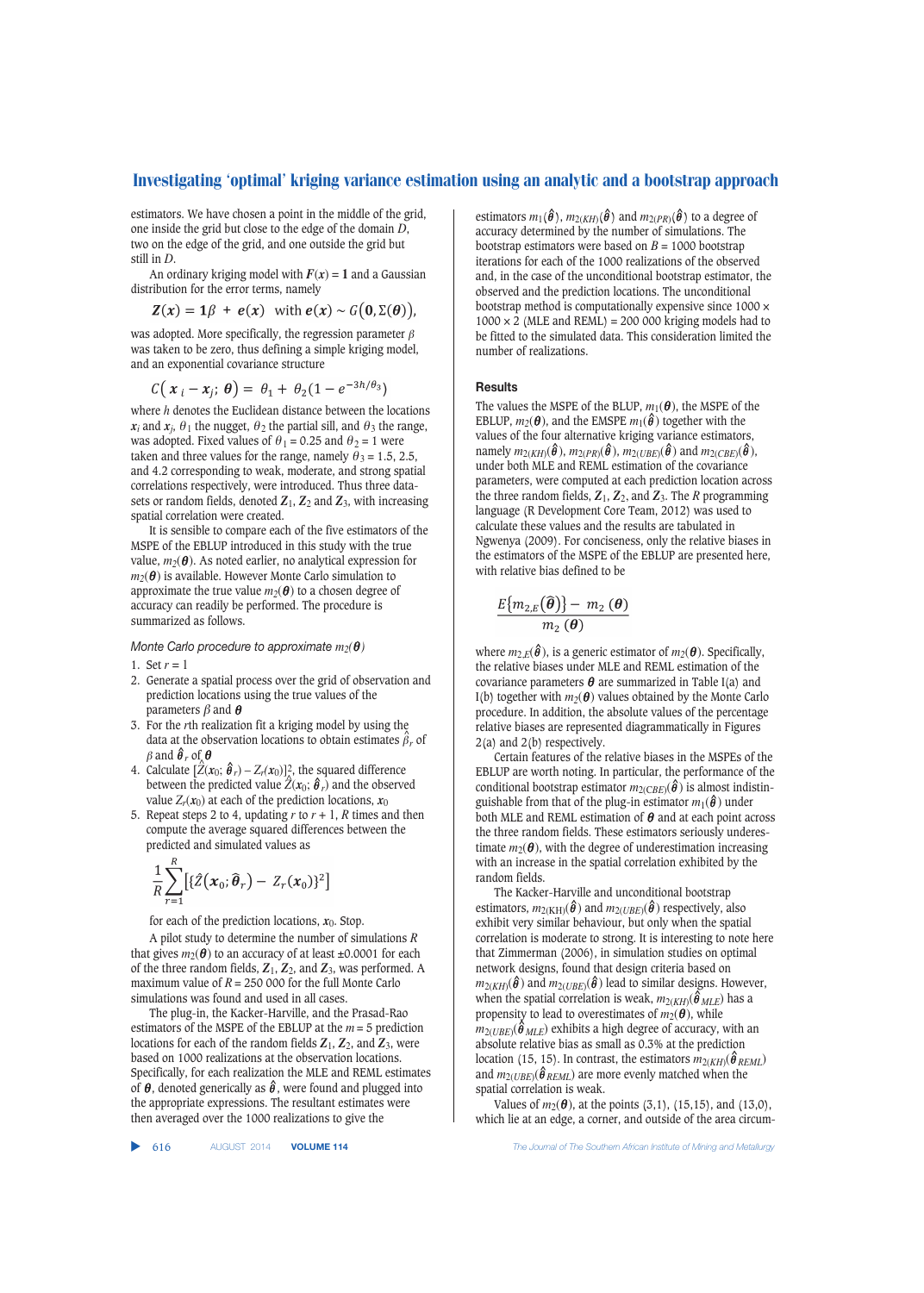

**Figure 2—Graphical comparisons of the absolute relative bias of the five estimators of** *m***2(**<sup>θ</sup> **) at the five prediction locations in the three fields,** *Z***<sup>1</sup> (left panel),** *Z***<sup>2</sup> (middle panel), and** *Z***<sup>3</sup> (right panel). All parameters for the estimators reported here were estimated via (a) MLE (top row) and (b) REML (bottom row)**

scribed by the grid of observed locations, are greater than those for the prediction points  $(8,8)$  and  $(3,13)$ , which are surrounded by observed locations. However it is also clear from the results summarized in Table I that this feature of the values of  $m_2(\theta)$  for the prediction points is not mirrored in the corresponding values of the absolute relative biases. Indeed, there seems to be no obvious relationship between these measures of bias and the location of the prediction points and the spatial configuration of the grid, in accord with the findings of Zimmerman and Cressie (1992).

The Prasad-Rao estimator  $m_{2(PR)}(\hat{\theta})$  does not seem to exhibit behaviour that is very close to any of the other four estimators of the MSPE of the EBLUP investigated in this study. Specifically, when the spatial correlation is weak, the estimator exhibits a large positive bias of up to 11.7% with  $\hat{\theta}_{MLE}$  and 2.3% with  $\hat{\theta}_{REML}$ . This observation can be explained by the fact that, for weak spatial correlation, the large sample covariance matrix overestimates the variability in the parameter estimates  $\hat{\theta}$ , thereby inflating the trailing term in the expression for  $m_{2(PR)}(\hat{\theta})$  (Abt, 1999). The same explanation can be given for the fact that  $m_{2(KH)}(\hat{\theta})$  has a propensity to be positively biased when the spatial correlation is weak. In contrast, for moderate and strong spatial correlation, the Prasad-Rao estimator  $m_{2(PR)}(\hat{\theta})$  exhibits the smallest absolute relative bias at all prediction locations when compared to the other four estimators of  $m_2(\theta)$  in accord with the findings of Zimmerman and Cressie (1992). In fact, the Prasad-Rao estimator performs well with both θ **^** *MLE* and  $\hat{\theta}_{REML}$  in these situations, with biases as small as 0.5% and 0.1% respectively, and is clearly to be preferred.

#### **Conclusions**

Some broad conclusions based on the simulation study are now drawn, but should be taken strictly within the context of that study. Thus the performance of all of the five estimators of the mean square prediction error examined here depend somewhat sensitively on the method of estimation, that is MLE or REML, and in most cases REML should be the desired choice. The plug-in estimator consistently underestimates the MSPE of the EBLUP, in accord with more general findings in the literature, and is clearly unsatisfactory. The Prasad-Rao estimator performs optimally for the random fields with moderate and strong spatial correlation but would seem to be erratic for the field with weak correlation. In the latter case the Kacker-Harville estimator is to be preferred overall. It is interesting to note that the absolute relative biases of the prediction points do not appear to be related in any meaningful way to the location of those points in the domain of the simulation experiment.

Empirical studies on the nature and performance of approximate estimators for the MSPE of the EBLUP based on simulation or real data can be construed as being endless. Clearly, therefore, there is scope for further theoretical research into constructing reliable and robust estimators of this MSPE. One such approach could involve third-, fourth-, and higher-order approximations of appropriate Taylor series expansions. However, such derivations are intricate and nontrivial and indeed are fraught with subtle problems.

#### **Acknowledgments**

The authors would like to thank the reviewers for their